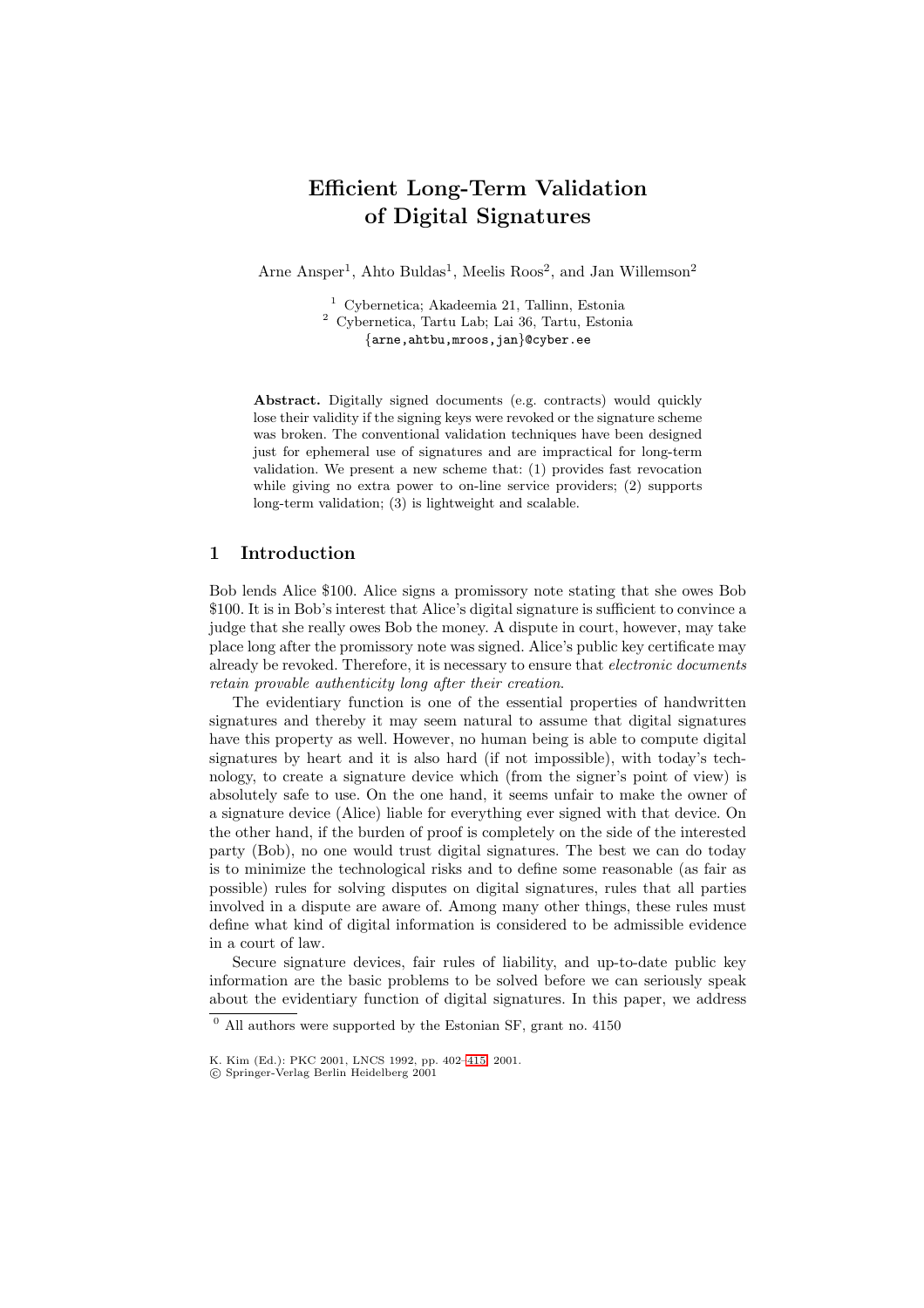the last issue, i.e. the problem of efficient distribution and storage of public key information for long-term use. The secure signature devices and the liability problems are not discussed, though, we do not claim they are unimportant or easy to solve.

The first solution in the area of public-key distribution was proposed as early as in 1976. In a pioneering paper [\[6\]](#page-13-0), the fathers of public-key cryptography – Diffie and Hellman – proposed a modified (on-line) telephone book listing public keys instead of telephone numbers. However, this idea was despised two years later by Loren Kohnfelder [\[11\]](#page-13-0), the father of public key certificates, due to concern that managing such a telephone book would cause a communication bottleneck. The idea of individually signed certificates seemed far more attractive because the public networks were far from their today's overall availability.

Recently Gassko, Gemmell and MacKenzie [\[8\]](#page-13-0) took a step towards reviving the modified telephone-book idea proposed by Diffie and Hellman. They showed that for long-term validation it is more efficient to manage public key databases rather than to use individually signed certificates.

In this paper, we will take another step by showing that (using modern cryptographic techniques) we can improve both the efficiency and reliability of on-line validation techniques. We introduce a new notary service which confirms the validity of the certificate at the time when the relevant digital signature was created. Instead of indicating the specific time, the notary confirmation (signed by the notary) provides a direct (one-way) link between the certificate and the signature. In order to avoid the need to use computationally expensive digital signatures extensively, the notary uses Merkle authentication trees [\[12,13\]](#page-13-0) to compress answers to questions which clients have submitted during each minute (or some other unit) of time. After each minute, the notary signs the root of the tree. This trick (used already in time-stamping [\[9](#page-13-0)[,3\]](#page-12-0) and certification [\[8\]](#page-13-0)) significantly reduces the number of signature creations. We also propose methods how to reduce the role of Trusted Third Parties in long-term validation and thereby improve the reliability of these services.

In Section 2, we describe our model of signature validation scheme including the list of involved parties. We also describe the main goals of this paper. In Section 3, we give a brief overview of the basic principles of public key validation techniques and discuss the main advantages and drawbacks of the on-line validation techniques. In Section 4, we outline a new on-line validation protocol that supports both fast revocation and long-term validation. In Section 5, we discuss how to increase the reliability of on-line validation schemes and present a new scheme with lower trust assumptions.

#### **2 Statement of the Problem**

In this section, we give a brief overview of the problems we try to solve and, in order to avoid misunderstandings, also emphasize some problems we are not trying to address in this paper. There are five parties involved in our model of signature validation: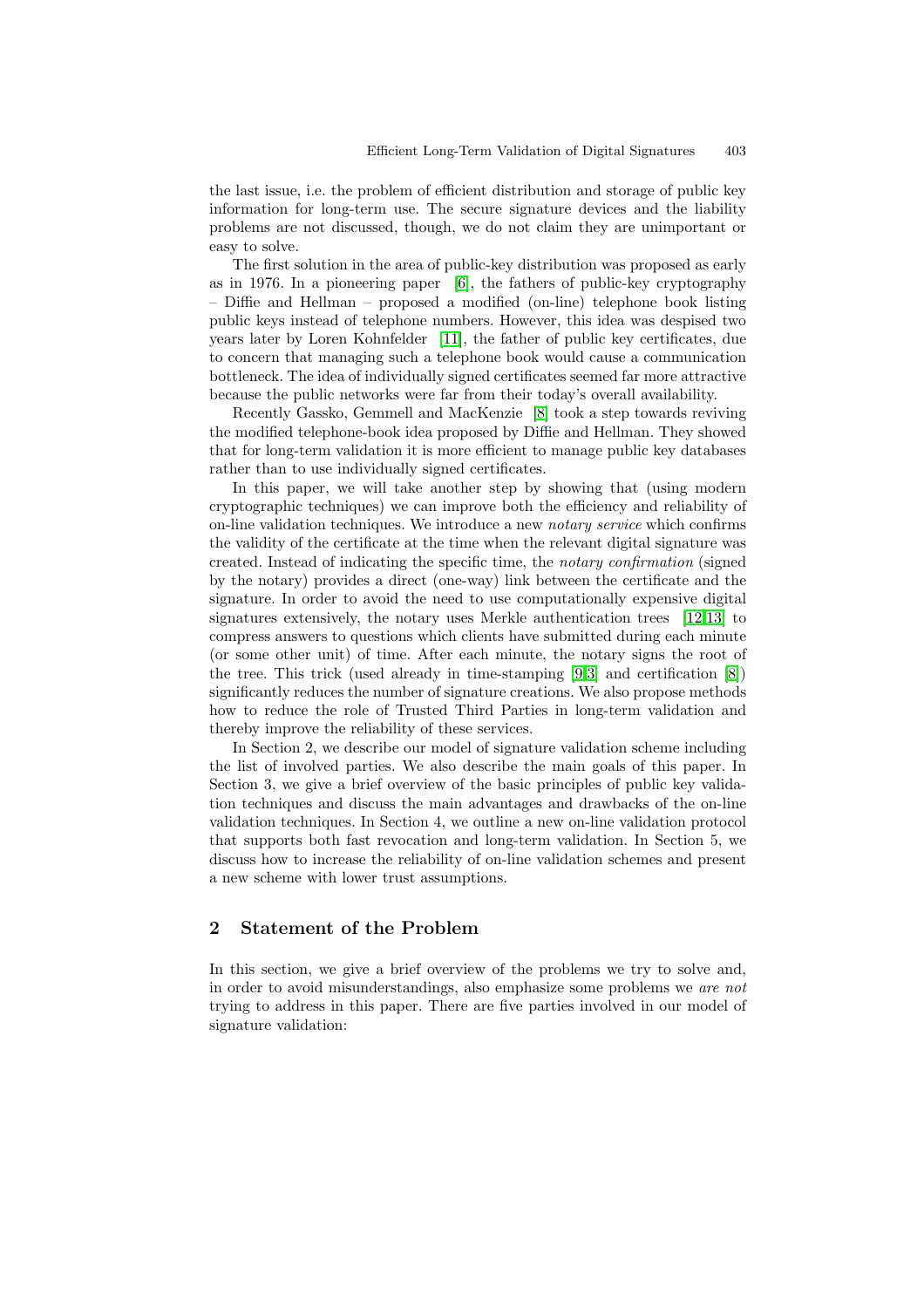- **–** Certification Authority (CA) issues public key certificates that bind public keys to identities of their owners.
- **–** Signer (Alice, A) is a person who, after obtaining a public-key certificate from the CA, creates a digital signature.
- **–** Prover (Bob, B) or Interested party is a party who receives a digital signature from the signer and who is interested in preserving the evidentiary function of this signature.
- **–** Confirmer (or Notary, N) represents a service for obtaining a confirmation that the certificate was valid at the moment the signature was created.
- **–** Verifier (or Judge) is a party who needs to be convinced (using the signature, the certificate, and the confirmation) about the validity of the signature (possibly, long after the signature was created).



**Fig. 1.** Our model of signature validation.

We consider that the signature device used by the signer (Alice) is never absolutely secure and may leak the key or be stolen by an adversary. Thereby, the system we use must allow the signer to revoke the certificate immediately when the key or device is suspected of being compromised. Moreover, the Public Key Infrastructure we will develop should guarantee that the revocation notice is (timely) distributed (or made available) to all potential verifiers.

We assume that a signature is considered to be *valid* if it is proved to be created before the corresponding certificate was revoked. That is what we call long-term validation in this paper. We neither discuss how to develop secure signature devices nor give any hints for the signer how to notice the compromise of these devices. At the same time, we agree that both of these are important practical issues. The problems we are going to address are

- 1) how to revoke the certificate timely if its compromise has been noticed or even suspected; and
- 2) how to prove that the certificate was not revoked.

We do not claim that answering to these questions is sufficient to support (or even come close to) non-repudiation – the ability to prove (in undeniable manner) to a third party (e.g. a judge) that a document which was received via a public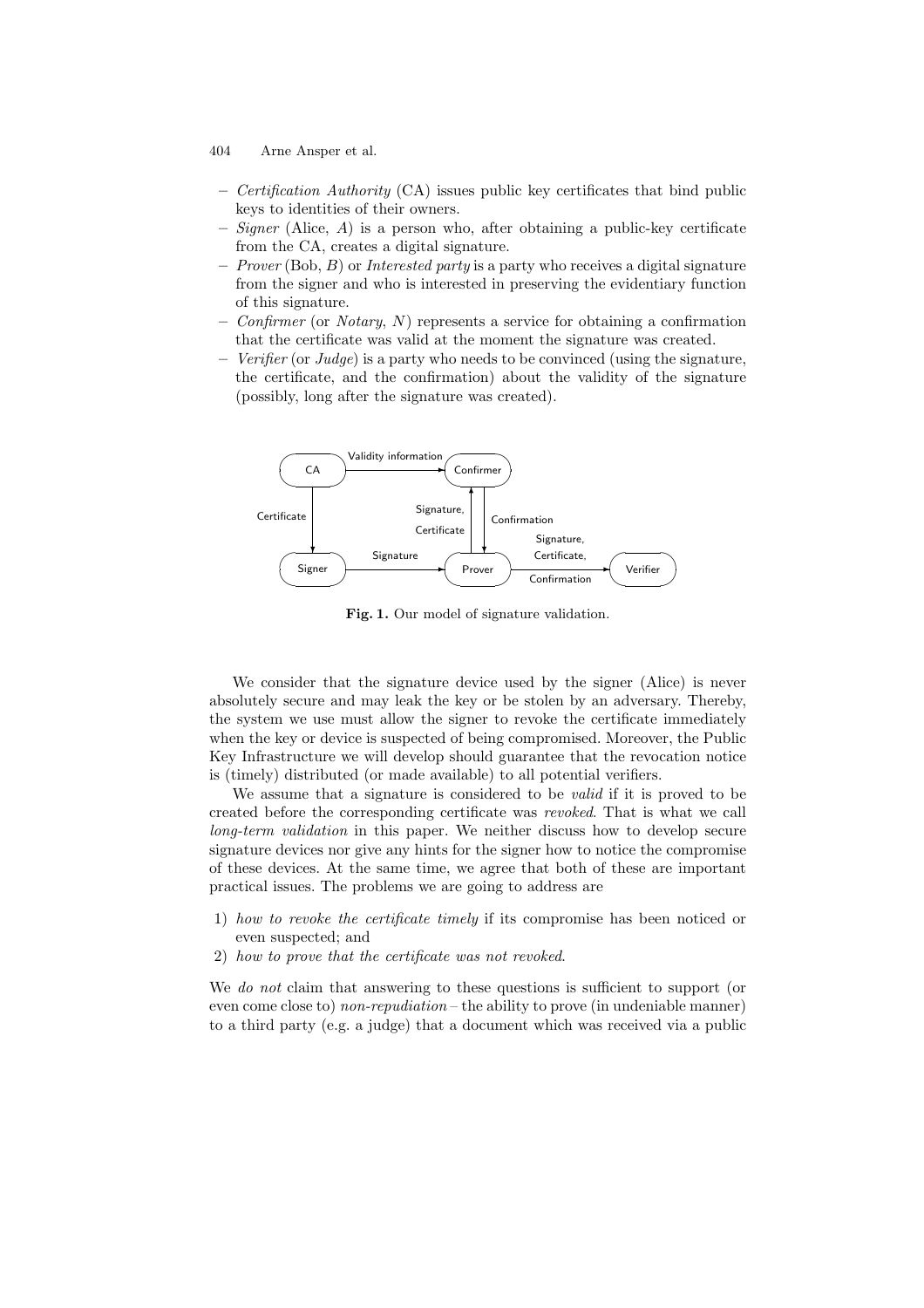network was, in fact, written and sent by the claimed originator. This property is never assumed to hold even in the case of "true" signatures.

The more specific questions we address in this paper are

- 1) efficient measures for obtaining and preserving the proofs of validity (compactness of proofs, etc.);
- 2) computational complexity of obtaining the proofs which has a considerable influence on the prime cost of the validation service;
- 3) reliability of the service.

### **3 Existing Solutions and Their Shortcomings**

#### **3.1 Traditional Off-Line PKI Solutions**

use public directory (that plays the role of the Confirmer) to store the public key information. The directory is updated by the CA in a regular basis (say, daily). The content of the directory is protected with the CA's signature and also with a time stamp in order to guarantee the freshness of the content. The Prover downloads the most recent data from the directory and uses this data later as a part of the validity proof. The verifier checks that the signer's public key certificate is not expired and is not included in the list of revoked certificates. Note that it is necessary to check whether the signature itself was formed at the time the public key information was considered as valid. Therefore, also the signature must be provided with a time stamp in order to prevent back-dating attacks.

The main advantage of this approach is that the Confirmer is a passive intermediary that has no power to modify the validity information. Therefore, only the CA must be assumed to be trusted.

The main shortcoming of this approach, considering the long-term validation, is that if the private key is suspected of being compromised Alice is unable to revoke her certificate immediately, because nobody would know about the revocation until the next update of the directory is issued. On the one hand, it is unfair (from the Alice's point) to consider as valid all the signatures given before the next update. Alice should not be liable for events it has no control of. On the other hand, if they are considered as invalid, it would be dangerous (for Bob) to accept any signature before the next update is issued.

Another shortcoming is that if the number of certificates grows, the size of a confirmation (as a linear function of the number of certificates issued by the CA) may become impractically large.

#### **3.2 On-Line Methods**

use an intermediary that, having received a request containing the certificate, replies with a validity confirmation. The integrity and content of the confirmation is protected with the signature of the Confirmer. As in traditional solutions,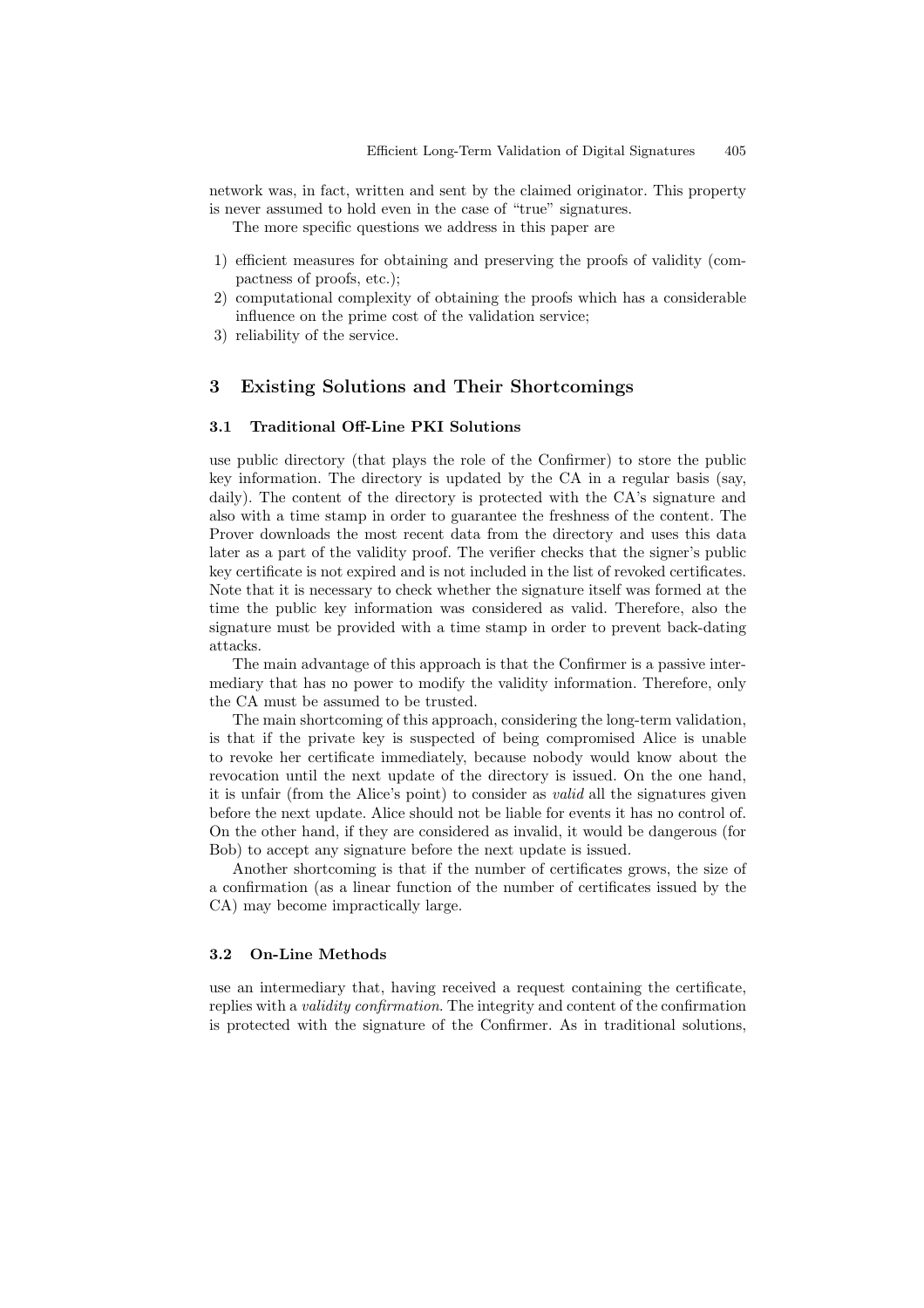the confirmation comprises the date of validity. Generally, a on-line validation protocol runs as follows:

1. 
$$
A \rightarrow B
$$
:  $\text{Cert}_A$ ,  $\text{Sig}_A\{X\}$   
\n2.  $B \rightarrow N$ :  $\text{Cert}_A$   
\n3.  $N \rightarrow B$ :  $\underbrace{\text{Valid}(\text{Cert}_A), [t_0, t_1]}_{\text{Status}_A}$ ,  $\text{Sig}_N\{\text{Status}_A\}$  (1)

where  $t_0$  and  $t_1$  denote the bounds of the validity period of the confirmation (not the certificate), and  $Valid(\cdot)$  denotes the validity statement. For example, the status of the certificate may be confirmed as valid, revoked, not revoked, suspended, etc. Obviously, the validity statement should directly point to the certificate it confirms. The On-line Certificate Status Protocol (OCSP) [\[14\]](#page-13-0) developed by the PKIX working group is a typical example of an on-line validation protocol. The short-lived certificate approach [\[7\]](#page-13-0) is almost equivalent.

For the persistent use of the validity confirmation we need a time stamp  $t$  on  $\operatorname{Sig}_{A}\{X\}$ , issued by a trusted *Time-Stamping Authority* (TSA) [\[2](#page-12-0)[,9](#page-13-0)[,3](#page-12-0)[,5\]](#page-13-0), such that  $t_0 \leq t \leq t_1$ . Therefore, provided that the public keys of CA, N and TSA are obtained authentically, the verifier should check that:

- **–** Sig<sub>A</sub>{X} is properly verifiable using the public key written in Cert<sub>A</sub>;
- $-$  Cert<sub>A</sub> is signed by the CA;
- **–** Status<sub>A</sub> confirms the validity of Cert<sub>A</sub> at  $[t_0, t_1]$ ;
- $-$  Status<sub>A</sub> is signed by N;
- the time stamp confirms that  $\text{Sig}_A\{X\}$  was created at t, where  $t_0 \leq t \leq t_1$ ;
- **–** the time stamp is signed by the TSA.

The main advantage of this approach over the off-line approach is that the validity information is always up-to-date. We are able to overcome the inconvenient trade-off between the latency of revocation and the service time, because revocation messages can be sent directly to the Confirmer. An example of using secure revocation notes is given by Rivest [\[15\]](#page-13-0).

However, there are also several shortcomings in this approach. First, the Confirmer must extensively use a digital signature scheme, which is time-consuming and may require special hardware accelerators when the number of requests becomes large. Second, we introduce two additional trusted parties: (1) the Confirmer, and (2) the TSA. Both parties are, in principle, able (without cooperation) to cheat clients.

#### **3.3 Notary Protocols**

eliminate the need for a trusted TSA and, therefore, reduce the number of additional third parties to one. Instead of using time stamps, notary protocols give a direct (one-way) link between the signature to be confirmed and the confirmation. Notary protocols are similar to the conventional validation protocols. The main difference is that the notary confirmation comprises the signature the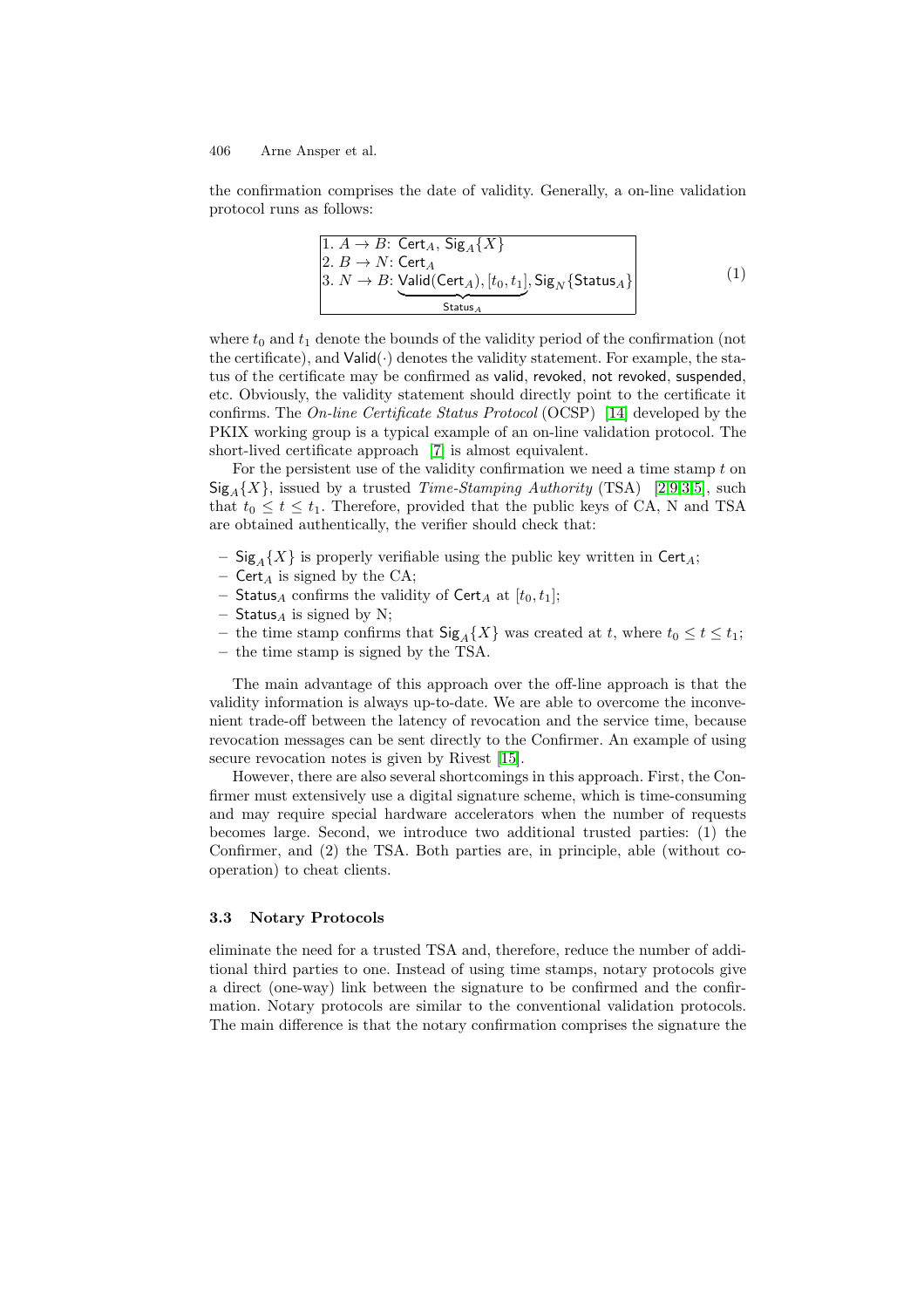<span id="page-5-0"></span>confirmation is about. The protocol itself goes through the following steps:

$$
\begin{bmatrix}\n1. A \rightarrow B: \text{Cert}_A, \text{Sig}_A \{X\} \\
2. B \rightarrow N: \text{Cert}_A, \text{Sig}_A \{X\} \\
3. N \rightarrow B: \underbrace{\text{Valid}(\text{Cert}_A), \text{Sig}_A \{X\},}_{\text{Status}_A}, \text{Sig}_N \{\text{Status}_A\}\n\end{bmatrix} (2)
$$

Note that the Notary does not check the validity of users'signatures. A party who verifies the signature would check for the correctness anyway. Thereby, the signature verification by the Notary would give no additional assurance. This fact was noticed by Roos [\[16\]](#page-13-0).

Provided that the public keys of CA and N are obtained authentically, the verifier should check that:

- **–** Sig<sub>A</sub>{X} is properly verifiable using the public key written in Cert<sub>A</sub>;
- $-$  Cert<sub>A</sub> is signed by the CA;
- **–** Status<sub>A</sub> confirms the validity of Cert<sub>A</sub> and comprises the signature Sig<sub>A</sub>{X};
- $-$  Status<sub>A</sub> is signed by N;

Time stamps are unnecessary because  $Status<sub>A</sub>$  directly points to the signature  $\operatorname{Sig}_A\{X\}$  to be confirmed. Thereby, we have a proof that  $\operatorname{Sig}_A\{X\}$  was created before N signed the confirmation.

Most notary protocols proposed to date are computationally expensive. For example, in the Data Validation and Certification Service (DVCS) [\[1\]](#page-12-0) (PKIX Working Group) the service provider validates users' signatures and checks the full certification path from the certificate's issuer to a trusted point. Thereby, the processing of requests requires large amount of computation. The notary protocol (2) described in this section is much less expensive because request processing does not require extensive computations. However, each request still needs a signed reply. Therefore, we still have the same efficiency concerns as in the case of OCSP.

Our main goal is to develop a signature validation scheme capable of supporting  $(1)$  long-term validation,  $(2)$  scalability of services and  $(3)$  accountability (trust elimination). In the next sections, we discuss some hints that help us to achieve these goals.

#### **4A New Efficient Notary Protocol**

As noticed above, in conventional on-line validation protocols, the server must create one signature per request. Hence, it must be as powerful as all the signers altogether. This can constitute a serious computational bottleneck if the users community grows large. To avoid this problem, we could give one signature to several responses at a time. The server collects all requests obtained during some time interval (referred to as *round*). It then prepares the set  $S$  of the corresponding response statements and organizes it as a certain data structure. Instead of signing all the statements independently, the server signs only a short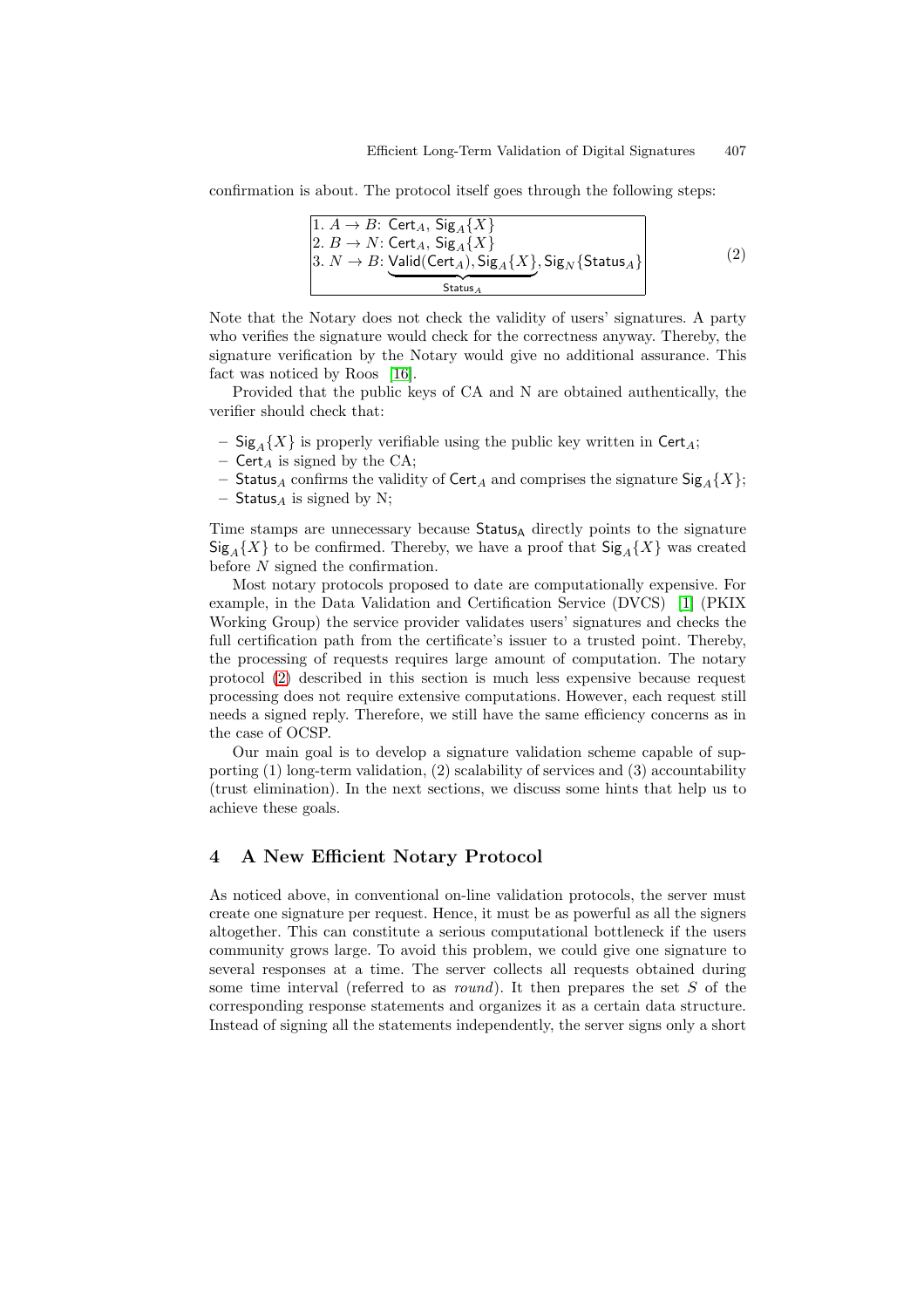<span id="page-6-0"></span>digest  $d = D(S)$  of the whole data structure. Note that it is impractical to sign a plain list of all requests because this list must be sent back to all clients, which may cause undesirable communication costs. Merkle authentication tree described in the next subsection turns out to be a suitable data structure for this purpose.

#### **4.1 Merkle Authentication Trees**

The Merkle authentication tree [\[12,13\]](#page-13-0) is one example of a suitable data structure. The Merkle authentication tree for a set S of data items is a labeled tree the leaves of which are labeled with the elements of  $S$  and each non-leaf of which is labeled with a hash of the labels of its child-vertices (Figure 2). The digest  $d = D(S)$  is defined to be equal to the label of the root vertex.



**Fig. 2.** Merkle tree for  $S = \{S_1, S_2, S_3, S_4\}$ . Here  $h_i = h(S_i)$  for  $i = 1...4$ .

Each element  $S_i \in S$  can be provided with a succinct membership proof  $P(S_i, S)$  of the statement  $S_i \in S$ . Each proof is a formal expression of one variable x. For example (Figure 2),  $P(S_2, S)(x) := h(h(h_1, x), d_2)$ , where h denotes the hash function used. For verifying the statement  $S_i \in S$  one needs to check the equation  $P(S_i, S)(h(S_i)) = d = D(S)$ . The most important property of Merkle authentication trees is that the size of a proof is  $O(\log |S|)$ .

#### **4.2 Notary Protocol with Merkle Trees**

The notary server works in rounds. Suppose that the duration of these rounds is set to one minute. Instead of answering the requests immediately the server collects the requests submitted during the round. It then organizes the corresponding confirmations as a Merkle tree and signs the root hash of this tree. The protocol with Merkle tree runs as follows:

> $\vert 1. A \rightarrow B$ : Cert<sub>A</sub>, Sig<sub>A</sub>{X} 2.  $B \to N$ : Cert<sub>A</sub>, Sig<sub>A</sub>{X} 3.  $N \to B$ : Valid(Cert<sub>A</sub>), Sig<sub>A</sub>{X}, P(Status<sub>A</sub>, S), Sig<sub>N</sub>{D(S)}<sup>(3)</sup>  $Status_A$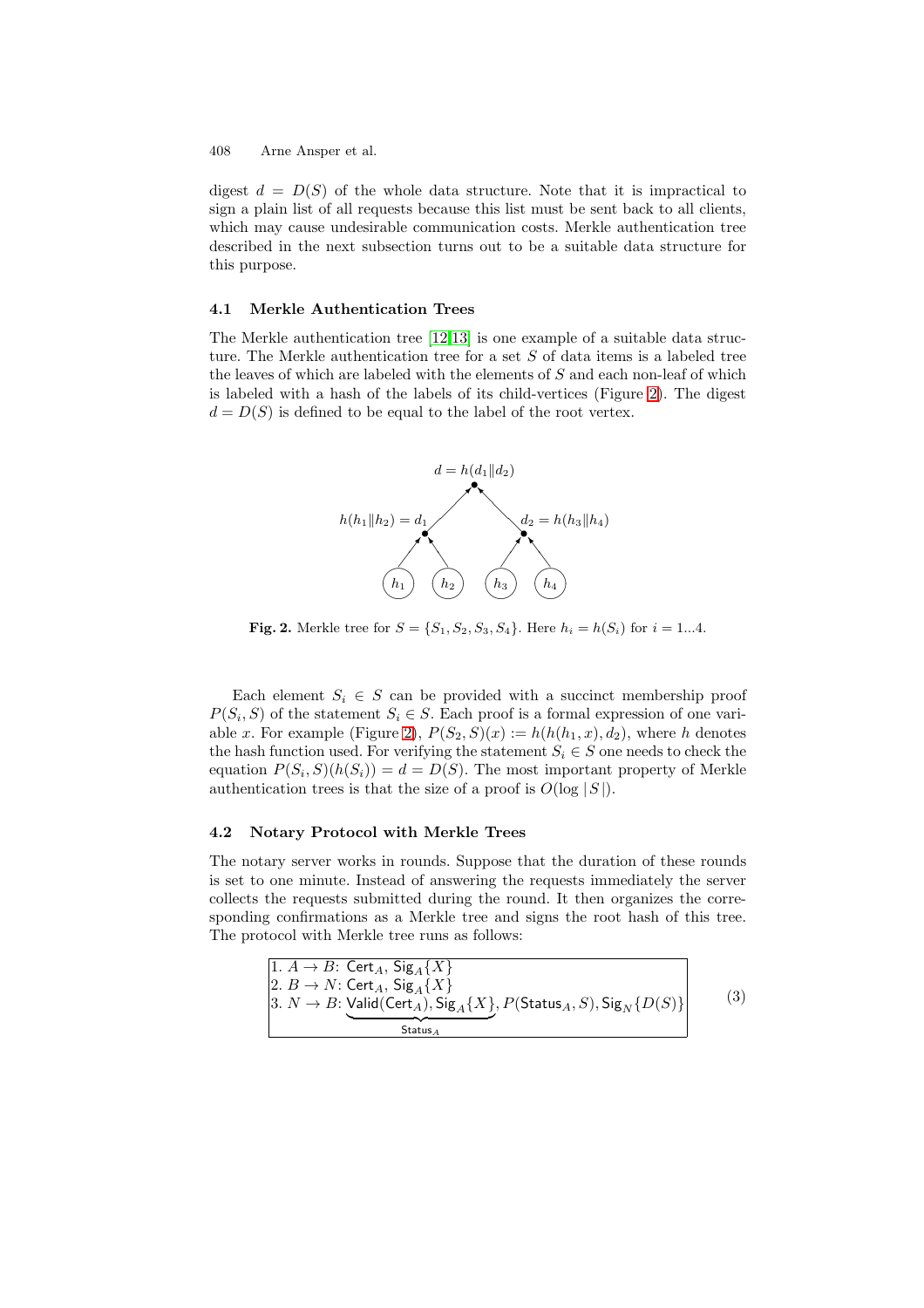Hence, a replay to a request is a triple  $(\text{Status}_A, P(\text{Status}_A, S), \text{Sig}\{D(S)\})$ . No matter how many requests we have, only one signature per round is required. Such an approach was first used in time-stamping [\[4](#page-13-0)[,3\]](#page-12-0). The verification procedure is almost the same as in Protocol [\(2\)](#page-5-0), except that instead of the final signature verification the verifier

- checks the equation  $P(\text{Status}_A, S)(h(\text{Status}_A)) = D(S);$
- checks that  $D(S)$  is signed by N.

Note that this approach has sense only if the request processing itself is computationally much cheaper than signing. This is certainly the case for the PKIX time-stamping and OCSP protocols (though, they do not use this approach!), but is not true for DVCS because each request requires several signature verifications.

#### **4.3 Efficiency Calculations**

Let  $T_h$  and  $T_s$  denote the time needed for hashing and for signing, respectively. Let  $T_p$  denote the time which is needed to find an answer to a request. In conventional on-line protocols (OCSP, TSP etc.), serving R requests requires  $R \cdot (T_p + T_s)$  time-units (Figure 3). In the hash-tree protocol (Figure 4), if there



**Fig. 3.** Computations of the Notary in the conventional protocol.

are R requests in one round, we need  $R \cdot T_p$  time units to find the corresponding answers,  $R \cdot T_h$  time units to compute the hash-tree and find the digest d and proofs  $P(\text{Status}_i, S)$ , and finally,  $T_s$  time units to sign the digest  $D(S)$ . Assuming



**Fig. 4.** Computations of the Notary in the protocol with hash-tree.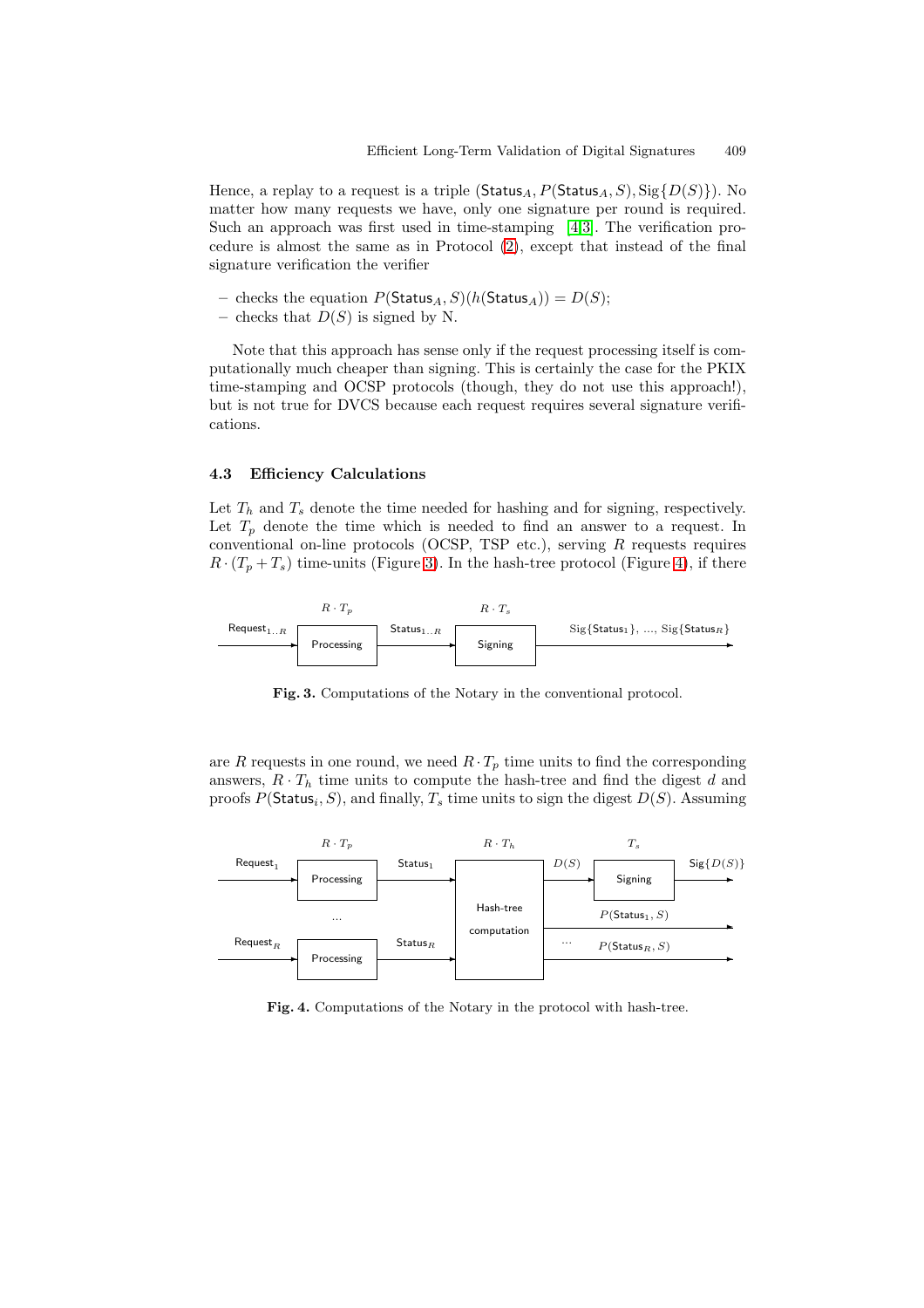<span id="page-8-0"></span>that hashing is K times faster than signing  $(T_s = K \cdot T_h)$  and request processing is P times faster than signing  $(T_s = P \cdot T_p)$ , we get that the hash-tree scheme is

$$
\lambda = \frac{R \cdot T_p + R \cdot T_s}{R \cdot T_p + R \cdot T_h + T_s} = \frac{1 + \frac{1}{P}}{\frac{1}{P} + \frac{1}{K} + \frac{1}{R}}
$$
(4)

times faster. If the processing is much faster than signing (i.e.  $T_p \ll T_s$ ), we have that  $\lambda \approx KR/(K+R)$ . In OCSP, TSP and the notary protocol, this is indeed the case. Chosen values of  $\lambda$  in that case are shown in Figure 5. For example, if  $K = 10,000$  [\[8\]](#page-13-0) and  $R = 1000$ , we get that our scheme is nine hundred times faster and if  $R = 100$ , it is still about one hundred times faster (Fig.5). For example, in OpenSSL (ver 0.94) library 1024-bit RSA with private

| $\lambda$                             |             |      |      |             | $R = 1 R = 10 R = 100 R = 1,000 R = 10,000$ |
|---------------------------------------|-------------|------|------|-------------|---------------------------------------------|
| $K=1$                                 | 0.5         | 0.91 | 0.99 | $\approx$ 1 | $\approx$ 1                                 |
| $K=10$                                | 0.91        | 5.0  | 9.1  | 9.9         | $\approx 10$                                |
| $K = 100$                             | 0.99        | 9.1  | 50   | 91          | 99                                          |
| $K = 1,000$                           | $\approx$ 1 | 9.9  | 91   | 500         | 910                                         |
| $K = 10,000$ $\approx 1$ $\approx 10$ |             |      | 99   | 910         | 5000                                        |

**Fig. 5.** Chosen values of  $\lambda$ , provided that  $T_p \ll T_s$ .

exponent is about 3300 times slower than the hash function SHA-1 with a single 512-bit input block. We see (Figure 5) that the main advantage of our scheme – lower computational cost – is obvious when the number of requests per round becomes large. Therefore, using longer rounds would lower the prime costs of validation services. However, duration of rounds should not exceed the limits of a reasonable service delay.

#### **4.4 Practical Remark: Signatures with Hash Chains**

Regardless of the fact that the notary protocol [\(3\)](#page-6-0) with Merkle trees may increase the efficiency of numerous existing on-line protocols (OCSP, TSP etc.), the standards describing these protocols would be changed in order to use this advantage in practice. A way to overcome such a concern is to define new Object Identifiers (OID) for signatures with hash chains. Indeed, in the protocol [\(3\)](#page-6-0) the proof  $P(\text{Status}_A, S)$  and the "ordinary" signature  $\text{Sig}_N\{D(S)\}\$  may be viewed as a new type of signature on the message  $Status<sub>A</sub>$ , i.e.

$$
\mathsf{Sig}'_N(\mathsf{Status}_A) := (P(\mathsf{Status}_A, S), \, \mathsf{Sig}_N\{D(S)\}).\tag{5}
$$

If these new signature schemes are supported by the cryptographic libraries, the protocols [\(2\)](#page-5-0) and [\(3\)](#page-6-0) are identical from the software engineer's point of view.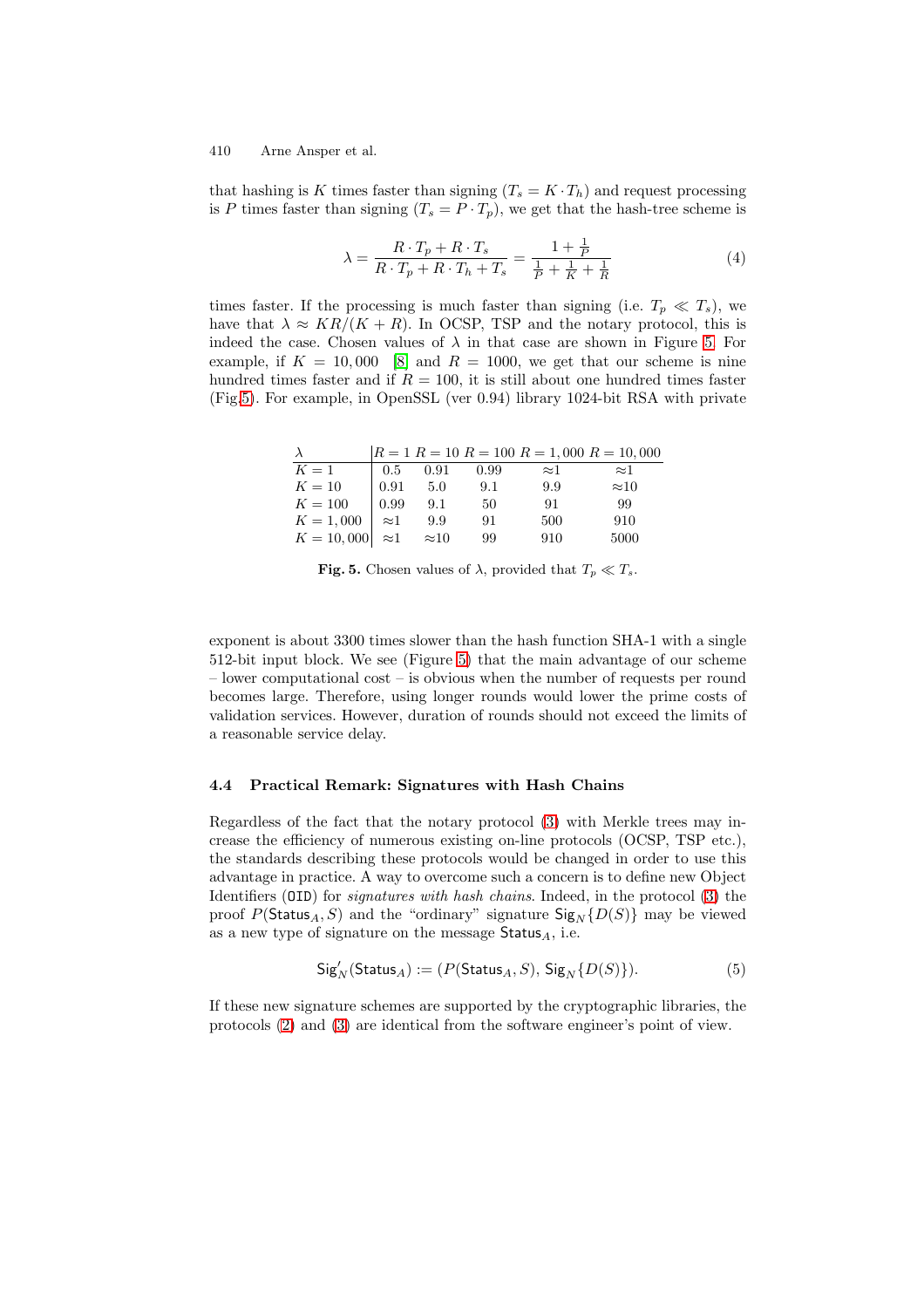#### **4.5 Notary Protocols in Multi-level PKI**

Notary protocols [\(3\)](#page-6-0) with hash-trees and also the signatures with hash-chains [\(5\)](#page-8-0) allow using on-line validation in the hierarchical multi-level Public Key Infrastructures. The signatures of a Notary service provider  $(N)$  on the validity confirmations may be confirmed by a higher level Notary  $(N)$ . Such a hierarchical validation scheme allows us to reduce the question of the validity of a certificate to the question of the reliability of a single top-level notary server ("supervised" by a top-level CA). The confirmation protocol runs as follows:

$$
1. A \rightarrow B: \text{Cert}_{A}, \text{Sig}_{A}\{X\}
$$
\n
$$
2. B \rightarrow N: \text{Cert}_{A}, \text{Sig}_{A}\{X\}
$$
\n
$$
3. N \text{ finds: } \text{Valid}(\text{Cert}_{A}), \text{Sig}_{A}\{X\}
$$
\n
$$
4. N \rightarrow \bar{N}: \text{Cert}_{N}, \text{Sig}_{N} \{\text{Status}_{A}\}
$$
\n
$$
5. \bar{N} \rightarrow N: \text{Valid}(\text{Cert}_{N}), \text{Sig}_{A} \{\text{Status}_{A}\}, \text{Sig}_{\bar{N}} \{\text{Status}_{N}\}
$$
\n
$$
6. N \rightarrow B: \text{Status}_{A}, \text{Sig}_{N} \{\text{Status}_{A}\}
$$
\n
$$
\text{Status}_{N}, \text{Sig}_{\bar{N}} \{\text{Status}_{N}\}
$$
\n(6)

Note that using ordinary signature schemes in this protocol would create a communication bottleneck on the top of the hierarchy. The top-level notary server would need as much communication as the leaf-servers altogether. Using hashchain-signatures [\(5\)](#page-8-0) in protocol (6) is crucial for preventing such a bottleneck. Indeed, no matter how many requests the notary  $N$  obtains from its clients during a round, only one signature is created and needs to be confirmed by the higher-level notary  $\overline{N}$ . Note also that the total service delay in a hierarchical on-line validation scheme is equal to the sum of delays on a path from the leaf-CA to the top-CA. This fact should be taken into account when developing client-friendly on-line validation services.

### **5 Reliability Issues**

As we mentioned above, one of the main advantages of the traditional (off-line) PKI is that it does not give any extra powers to on-line service providers. In online validation protocols, however, we can notice two kinds of reliability concerns:

- 1) Private key of the Confirmer is used in a device connected to a public network and is therefore a potential target of attacks by network hackers.
- 2) On-line Confirmers are able to abuse their power to declare a certificate as valid, even if they know it is not. Though, Confirmers can be made accountable for their actions there may exist no effective ways to detect or prove their misbehavior.

On the one hand, we need fast on-line revocation/validation protocols in order to lower the risk of possible abuses of a stolen signature key. On the other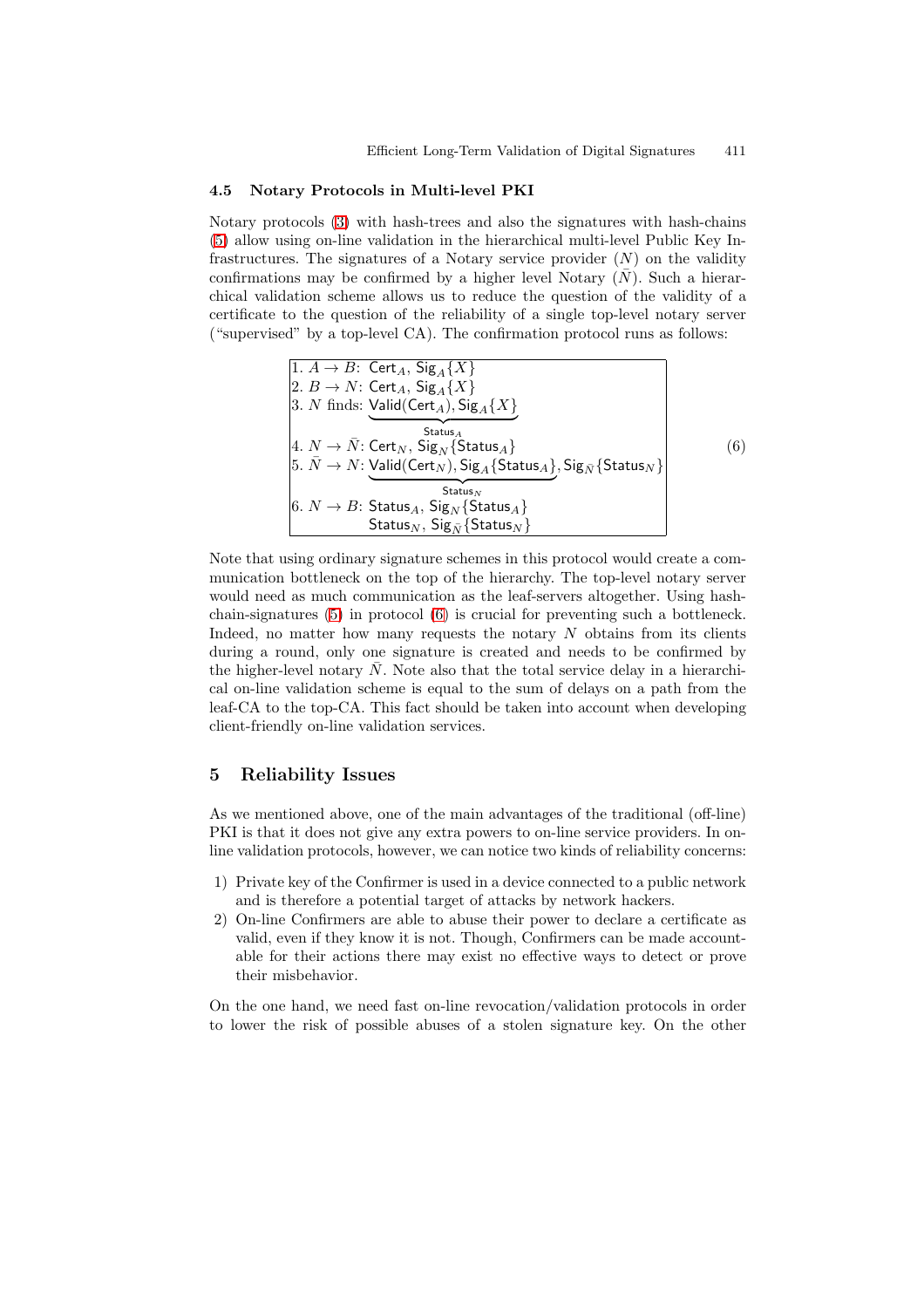<span id="page-10-0"></span>hand, on-line services are less secure because of the abovementioned concerns of reliability.

If the value of a digitally signed document is relatively small, a confirmation signed by an on-line service provider may be considered as a sufficient proof. In this case, on-line validation service is a tool that helps to make fast decisions less riskier for the interested party. However, if the value of a signed document is high, for some cases only the CA itself may be reliable enough for confirming the validity of a certificate. But, if the CA updates the validity information once a day (which is a typical practice) the interested party would wait (in the worst case) the whole day before it becomes safe for him/her to accept the signature. Therefore, it seems we have a fundamental trade-off between *reliability* and service time.

In the following, we discuss several techniques how to increase the reliability of on-line validation services.

#### **5.1 A Protocol with Short-Lived Certificates**

Attacks where the on-line Confirmer (Notary) declares revoked certificates as valid are easily avoidable if the certificates issued by the CA have a short validity period (say one day). Using hash-tree signatures [\(5\)](#page-8-0) it is relatively easy for the CA to re-issue all the certificates daily [\[8\]](#page-13-0) and to send these certificates to the Notary. The Notary removes a certificate from its database (of valid certificates) once it has received a suitable revocation note. A verifier of the notary confirmation must check that the certificate confirmed was "fresh" at the moment of confirmation. The message flow in such a protocol would be as follows:

| (daily) $CA \rightarrow N: (\mathsf{ID}_A, \mathsf{PK}_A, \text{date}), \mathsf{Sig}_{CA} \{\mathsf{ID}_A, \mathsf{PK}_A, \text{date}\}\)$ |                                                        |                                                                                                                                |
|--------------------------------------------------------------------------------------------------------------------------------------------|--------------------------------------------------------|--------------------------------------------------------------------------------------------------------------------------------|
| 1.                                                                                                                                         | $A \rightarrow B: \mathsf{Sig}_A \{X\}$                | $\text{Cert}_A(\text{date})$                                                                                                   |
| 2.                                                                                                                                         | $B \rightarrow N: \mathsf{ID}_A, \mathsf{Sig}_A \{X\}$ | $\text{N} \rightarrow B: \mathsf{Valid}(\text{Cert}_A(\text{date})), \mathsf{Sig}_A \{X\}, \mathsf{Sig}_N \{\text{Status}_A\}$ |

Suppose that each morning (say  $8 \text{ am}$ ) the CA issues for each client A a new certificate Cert<sub>A</sub>(date) which is valid only for a day (denoted as date). The certificate contains the identity  $ID_A$  and the public key  $PK_A$  of A. In order to obtain a confirmation for a message  $\text{Sig}_{A}\{X\}$  signed by A, the interested party B sends this signature together with the identity  $\mathsf{ID}_A$  of A to the Confirmer N. If the certificate of A is in the database of valid certificates, the Confirmer signs a confirmation and sends it back to B. In this protocol, we must assume that the signature  $\text{Sig}_A\{X\}$  is also provided with a reliable time stamp t issued by a trusted Time-Stamping Authority (TSA). Each verifier of the signature must always check that the time stamp  $t$  belongs to date (i.e. was obtained when date was current). Provided that the public keys of the CA, N and the TSA were authentically obtained, the verifier should check that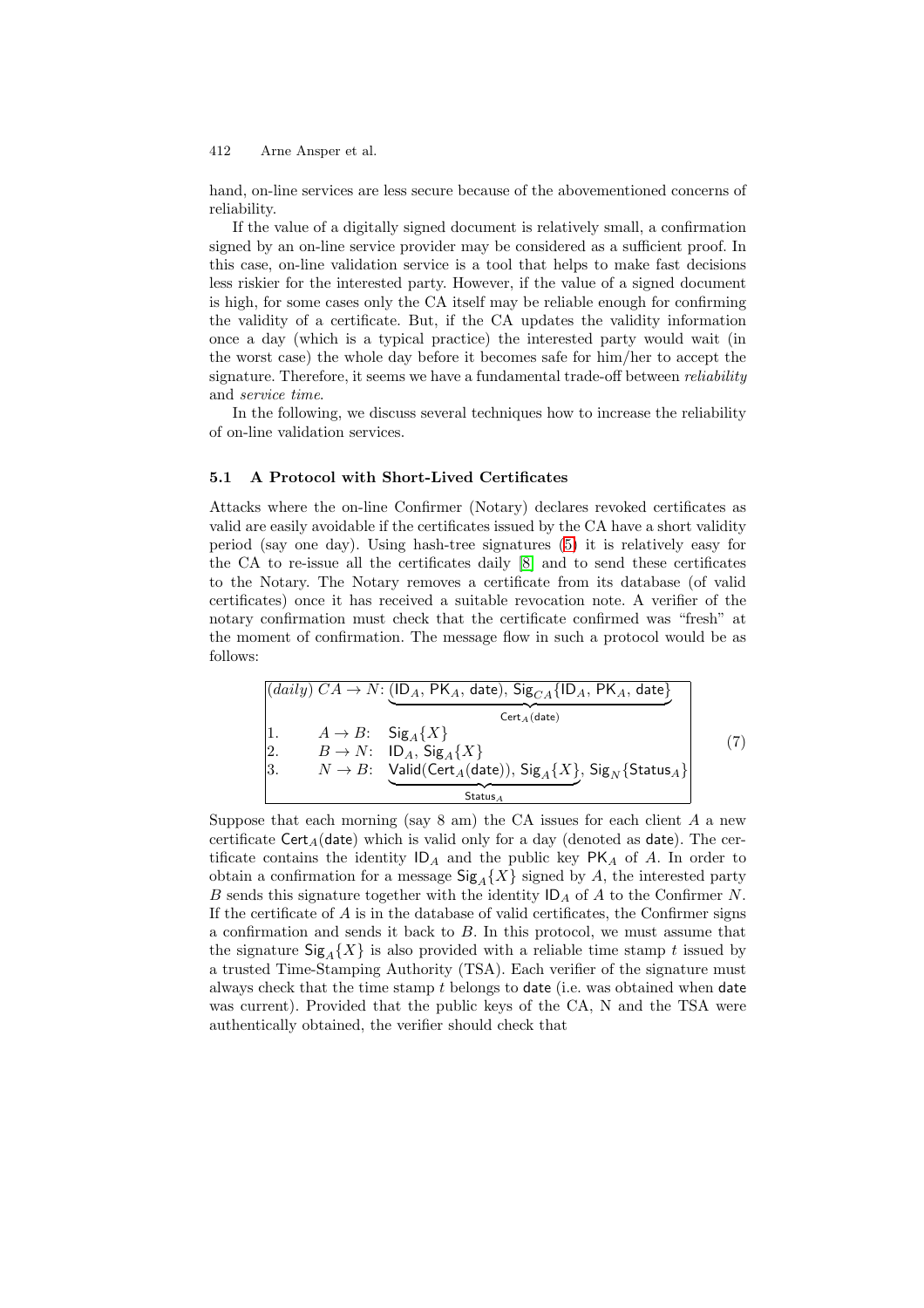- $-$  Sig<sub>A</sub>{X} is properly verifiable using the public key written in Cert<sub>A</sub>(date);
- $-$  Cert<sub>A</sub>(date) is signed by the CA;
- **–** Status<sub>A</sub> confirms the validity of Cert<sub>A</sub>(date) and comprises  $\text{Sig}_{A}\{X\}$ ;
- $-$  Status<sub>A</sub> is signed by N;
- the time stamp confirms that  $\text{Sig}_{A}\{X\}$  was created at t, where t ∈ date;
- **–** the time stamp is signed by the TSA.

In such a scheme, the Notary is able to revoke certificates but is unable to declare a certificate as valid if actually the certificate was revoked a day before (or earlier). The most harmful attack the Notary is able to perform is being ignorant to the revocation notes sent by clients. However, using several Notary servers reduces the probability of even this attack.

As we mentioned above, a trusted Time-Stamping Authority is necessary for reliable validity proofs because incorrect time stamps may affect the results of validation. Time-stamping (as the Notary) is an on-line service and suffers thereby from the reliability concerns mentioned at the beginning of this section. Therefore, any advantage of protocol [\(7\)](#page-10-0) over the previous protocols may seem questionable. In the next paragraph we present a better (though, more complex) solution which does not use trusted on-line parties.

#### **5.2 A Protocol With Off-Line Time Stamps**

In order to overcome the need for a trusted on-line Time-Stamping Authority we may use a protocol where the CA itself issues time stamps once a day. Each certificate  $\text{Cert}_{A,i}$  (issued by the CA for the *i*-th day) comprises a certain nonce value  $d_{-1}$  which is a digest  $D(\Sigma_{i-1})$  of the set  $\Sigma_{i-1}$  of all the signatures submitted during the previous day. This digest is computed using the Merkle authentication tree. If A wants to sign a message  $X$  she adds her certificate to the message to be signed. If the i-th day is over, the Notary sends the CA the digest  $d_i = D(\Sigma_i)$  of the set of all signatures submitted during the day. The CA then issues a time stamp  $\text{Sig}_{CA}$ {date<sub>i</sub>,  $d_i$ } and sends it back to the Notary. The protocol runs as follows:

| $(day_i)$                                               | $CA \rightarrow N$ : | $(ID_A, PK_A, date_i, d_{i-1})$ , $Sig_{CA} \{binding_{A,i}\}$ |
|---------------------------------------------------------|----------------------|----------------------------------------------------------------|
| 1.                                                      | $A \rightarrow B$ :  | $\sigma_A = Sig_A\{X, Cert_{A,i}\}$                            |
| 2.                                                      | $B \rightarrow N$ :  | $ID_A, \sigma_A$                                               |
| 3.                                                      | $N \rightarrow B$ :  | $Valid(Cert_{A,i}), \sigma_A, Sig_N \{Status_A\}$              |
| 3.                                                      | $N \rightarrow B$ :  | $Valid(\text{Cert}_{A,i}), \sigma_A, Sig_N \{Status_A\}$       |
| $Madds \sigma_A \text{ into } \Sigma_i$ .               |                      |                                                                |
| $(day_{i+1})$ $N \rightarrow CA$ : $d_i := D(\Sigma_i)$ |                      |                                                                |
| $CA \rightarrow N$ : $Sig_{CA} \{date_i, d_i\}$         |                      |                                                                |

In this protocol we do not need additional time-stamping services because the one-way links between the time-stamps and the signatures give an undeniable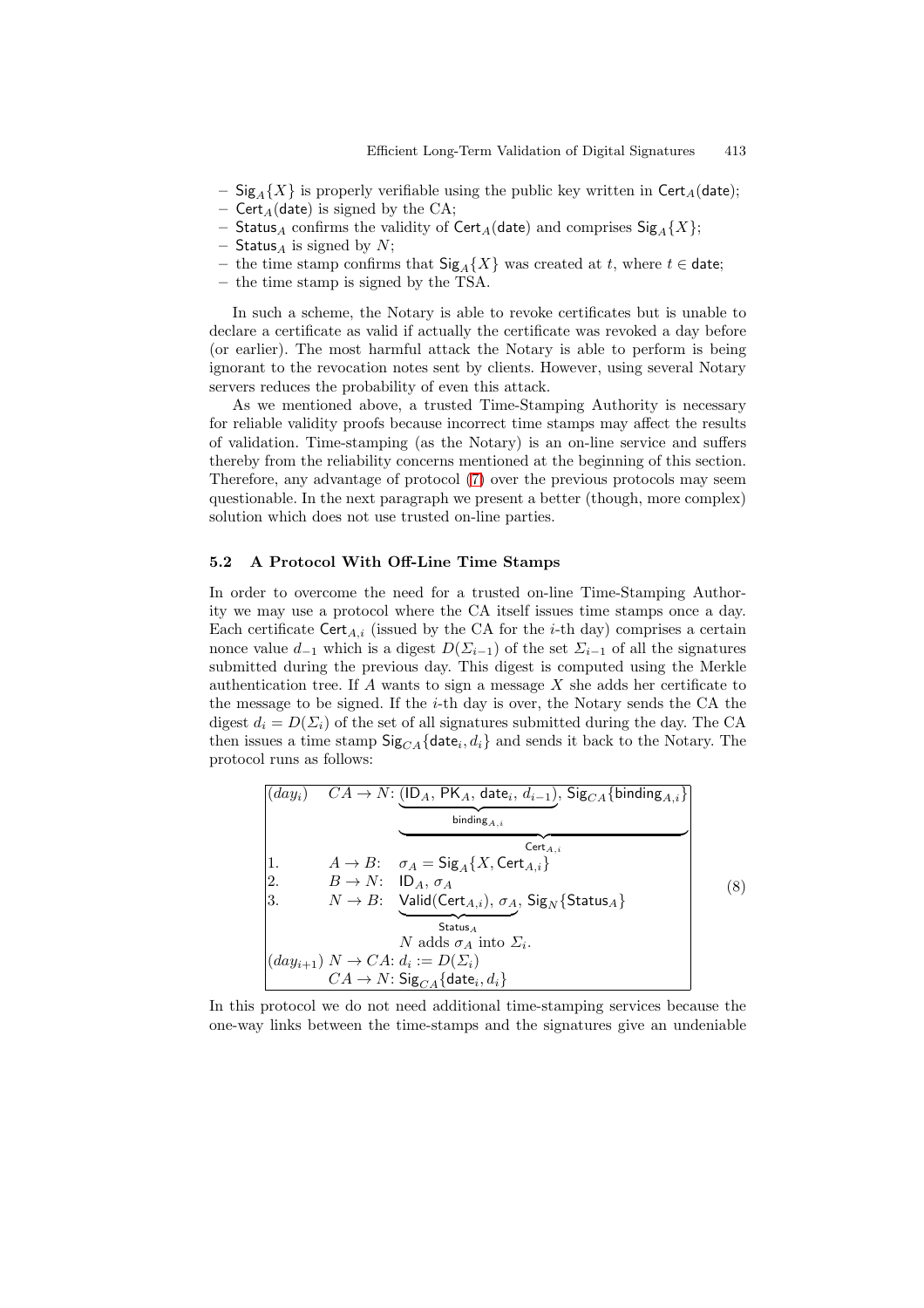<span id="page-12-0"></span>proof that the  $A$ 's signature was in fact created at the *i*-th day. Indeed, we have a one-way relationship

$$
d_{i-1} \longrightarrow \mathsf{Cert}_{A,i} \longrightarrow \mathsf{Sig}_A\{X, \mathsf{Cert}_{A,i}\} \longrightarrow d_i.
$$

Moreover, if we do not want to take risk of accepting the signatures using online notary confirmations we can always wait till the next morning and obtain a one-way link

 $\text{Sig }_{A} \{X\} \longrightarrow d_{i} \longrightarrow \text{Cert }_{A,i+1}$ 

which proves the validity of the signature entirely independent of any on-line validation services.

Thus, a verifier who has authentic copies of the public keys of the CA and N must check that

- $-\sigma_A = \text{Sig}_A\{X, \text{Cert}_{A,i}\}\$ is properly verifiable with PK<sub>A</sub> written in Cert<sub>A,*i*</sub>;
- $-$  Cert<sub>A,*i*</sub> is signed by the CA;
- **–** Status<sub>A</sub> confirms the validity of Cert<sub>A,i</sub> and comprises  $\sigma_A$ ;
- $-$  Status<sub>A</sub> is signed by N;
- $-$  the equation  $P(\sigma_A, \Sigma_i)(h(\sigma_A)) = d_i$  holds;
- **–** Sig<sub>CA</sub>{date<sub>i</sub>,  $d_i$ } is properly verifiable using the public key of the CA.

A verifier who does not trust  $N$  completely may also obtain the next certificate Cert<sub>A,i+1</sub> =  $\text{Sig}_{CA}(\text{ID}_A, \text{PK}_A, \text{date}_{i+1}, d_i)$  and check that

**–** Cert<sub>A,*i*+1</sub> comprises  $d_i$  and PK<sub>A</sub>,

which confirms the validity of the signature independent of  $N$  because if  $A$ 's certificate is revoked during date<sub>i</sub> the CA does not issue Cert<sub>A,i+1</sub>.

# **6 Conclusions**

We presented a long-term digital signature validation scheme that does not suffer from the main disadvantages often associated with on-line techniques. Our scheme supports fast revocation while giving no extra power to on-line validation services. Due to the efficient hash-chain-signatures our protocol is efficient and scalable. One advantage over the previous schemes is that our scheme does not require additional trusted parties.

# **References**

- 1. Adams, Sylvester, Zolotarev, and Zuccherato. Data Validation and Certification Server Protocols. Technical report, PKIX Working Group, October 1999.
- 2. Carlisle Adams and Robert Zuccherato. Time stamp protocols. Technical report, PKIX Working Group, 1999.
- 3. Dave Bayer, Stuart Haber, and W. Scott Stornetta. Improving the efficiency and reliability of digital time-stamping. In Methods in Communication, Security, and Computer Science – Sequences'91, pages 329–334, 1992.